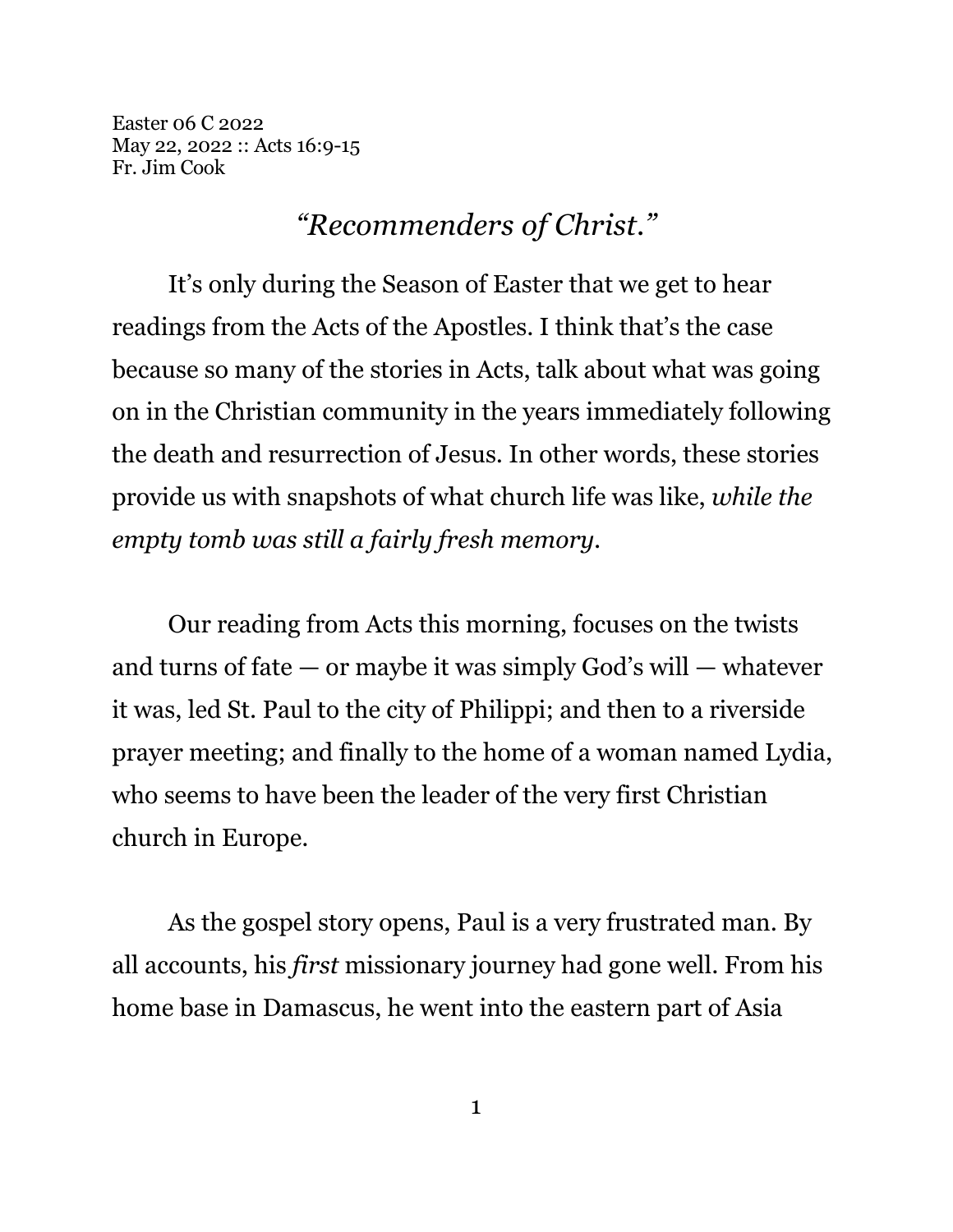$Minor - in$  what we now call Turkey  $-$  with his partner Barnabas, who was a gifted preacher, and a trusted friend.

But his second missionary journey did not begin so well. First of all, he and Barnabas had a big argument over Mark. Mark had been with Paul and Barnabas part of the way on their first missionary journey; but when Mark got homesick, he abandoned the mission to return home. Now, however, Mark wanted to go on this second missionary journey. But Paul wouldn't hear of it. However, Barnabas insisted they allow Mark to join them. But Paul said "No way!" Finally, Paul and Barnabas parted company, and each went on separate missionary journeys — Barnabas went with Mark; but Paul picked up a new partner, a man named Silas.

So, Paul's second missionary journey gets off to a rocky start. But it doesn't take long to realize that things won't get better very quickly. They were traveling to the *western* part of Asia Minor this time, however Paul and Silas just couldn't seem to get anything going once they were there. The text explains that "they had been *forbidden* by the Holy Spirit" (Acts 16:6) at one point, and *prevented* by the "spirit of Jesus" (Acts 16:7) at another, from getting anything going.

2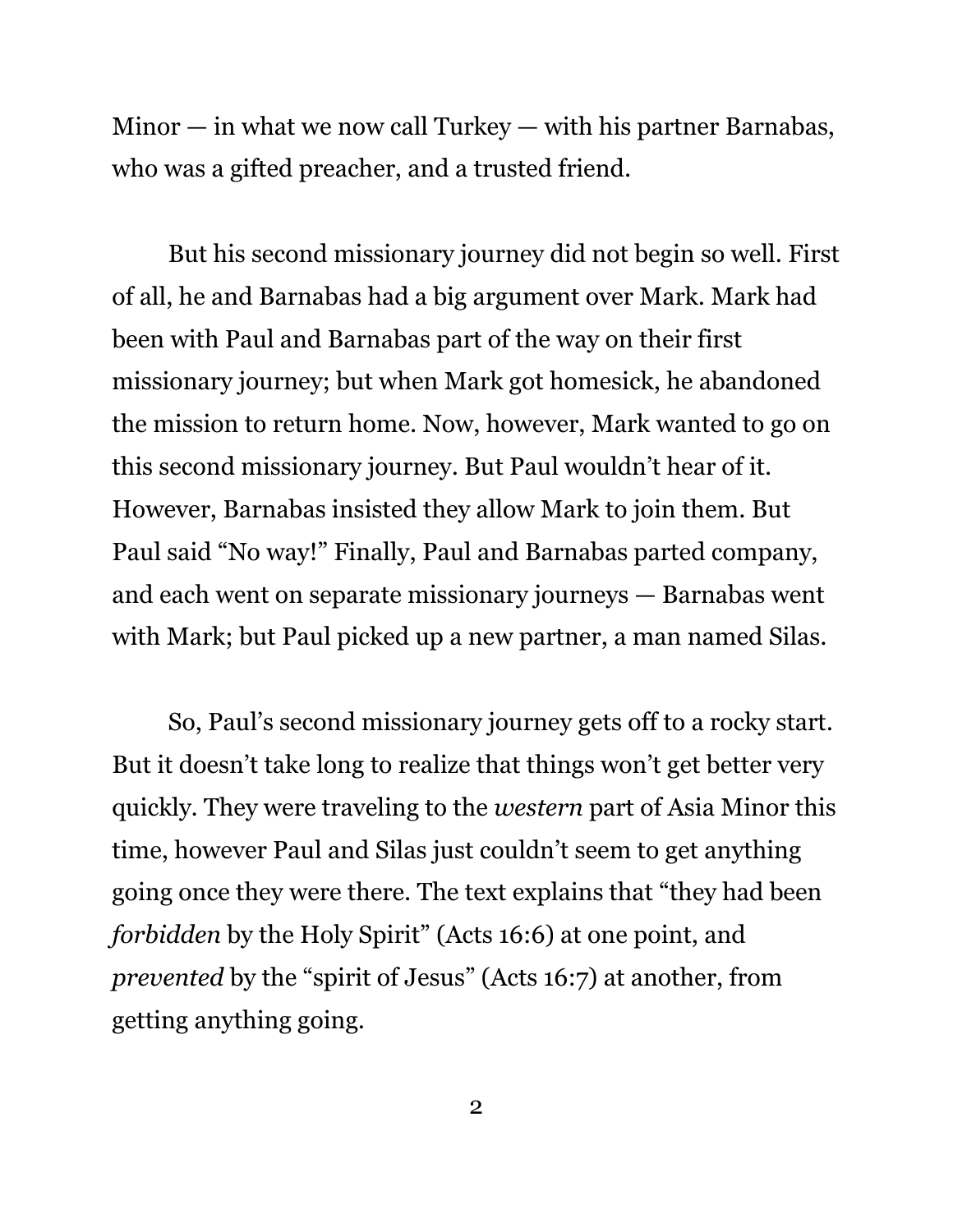But then things begin to look up. As our reading describes, Paul had a vision. And in that vision, God showed him a "man of Macedonia" — which is to say, a Greek — who was pleading with him to come across the sea and bring the gospel to that land. In other words, it was a vision that told Paul to go to a place he had never thought of, and begin a ministry which had never crossed his mind.

So Paul and Silas went to Philippi, a city named after the father of Alexander the Great. And on the sabbath, they went looking for the Jews — that is, they sought out people with whom they were familiar, hoping to start a conversation. Since the Jewish community in Philippi was so small, they had no synagogue, and, in good weather, they met under some trees by a river.

Now, you may have noticed that our text described the meeting as taking place "outside the gate." Many towns of that day had laws prohibiting the practice of foreign religions within the city, because the town leaders were afraid of offending their local gods. So, people like the Jews had to go outside the city gates to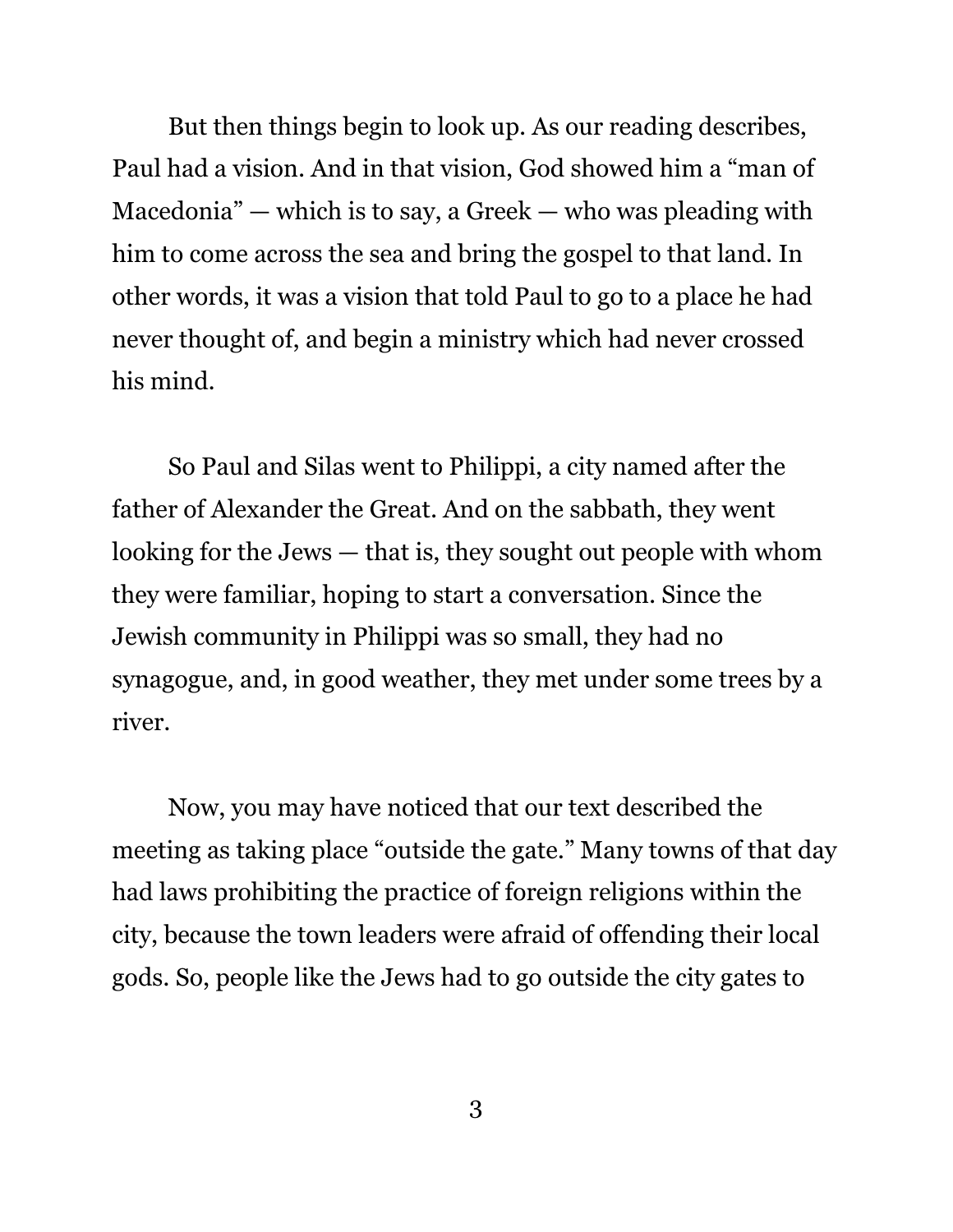pray. And so, it was there that Paul and Silas found them; well, at least they found some Jewish *women*.

Now, it may mean nothing, but it's interesting that it was a *man* who appeared in the vision that led Paul and Silas to Philippi, but our reading only mentions *women* as having gathered in that place to pray. Were the men someplace else? Or, were they also present, but uninterested in hearing anything new? We just don't know; but in any event, Paul and Silas sat down and shared the Gospel.

Our text records what happens next:

"A certain woman named Lydia, a worshiper of God, was listening to us; she was from the city of Thyatira and a dealer in purple cloth. The Lord opened her heart to listen eagerly to what was said by Paul."

So, what does this passage tell us about this "woman named Lydia"? Well, that we even know her name, tells us that she was probably a prominent member of the early Christian community.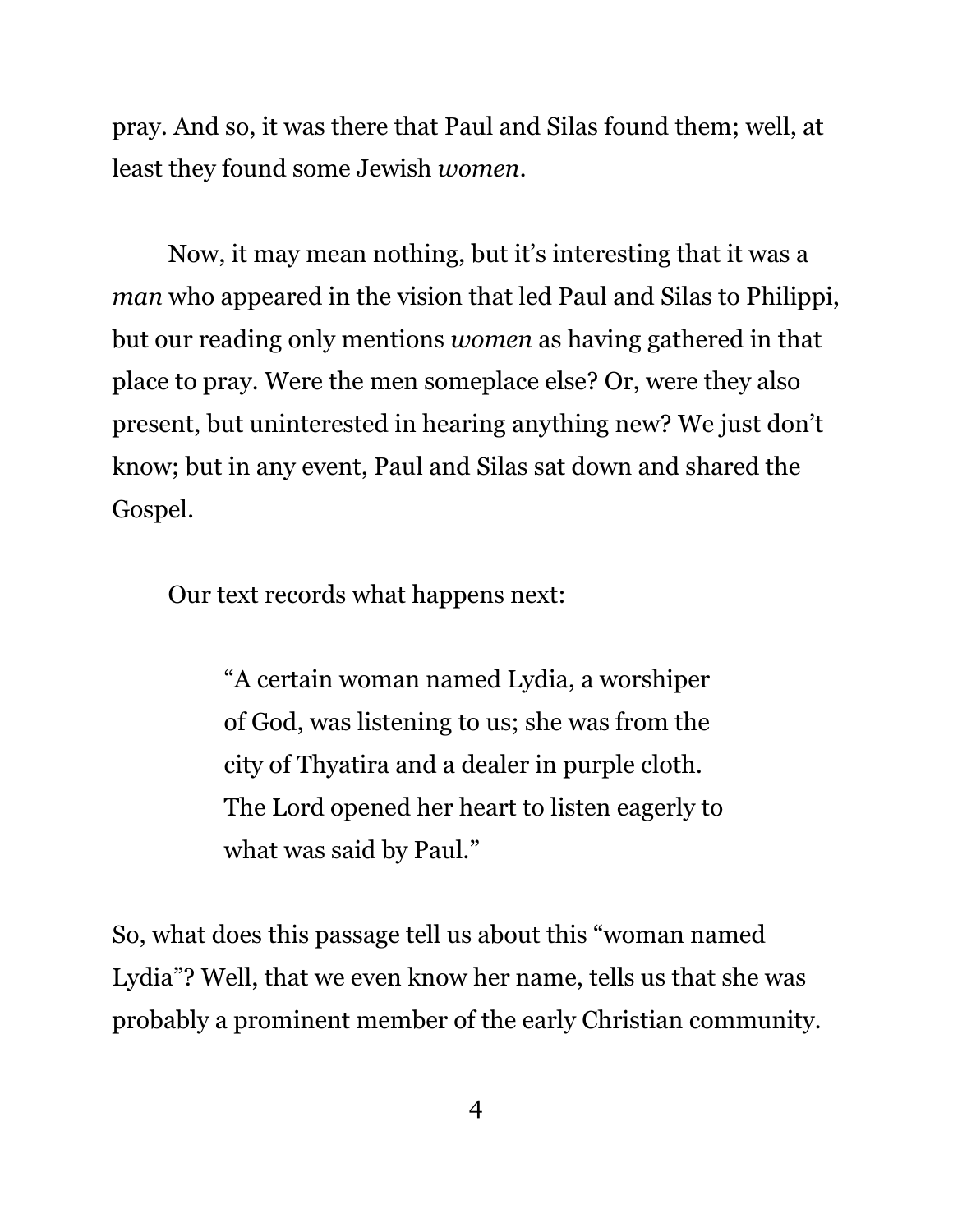That she was described as "a worshiper of God" suggests that she was not Jewish, though her presence with the local Jewish community indicates that she was interested in their religion. And that tells us that she was interested in a faith which had its focus on God, community, and morality — rather than a religion (like so many that were popular in those days) which mixed together the themes of war, fertility, prosperity, and revenge. In other words, she was a prime candidate to hear what Paul and Silas had to say.

You know, things aren't so different today. We are surrounded by people who are spiritually starved, and ready to hear the Good News of the Gospel. There are (if you will) Lydias all around us: People who are looking for something more in their lives; People who are anxious and eager to be a part of something real and honest; People who need to know what God in Christ has done for them. And so, the real question is, "Do *we* hear the voice of God, calling us to bring them the Good News?" And, "Do we share the vision that brought Paul and Silas to Philippi?"

Look at what the text says next: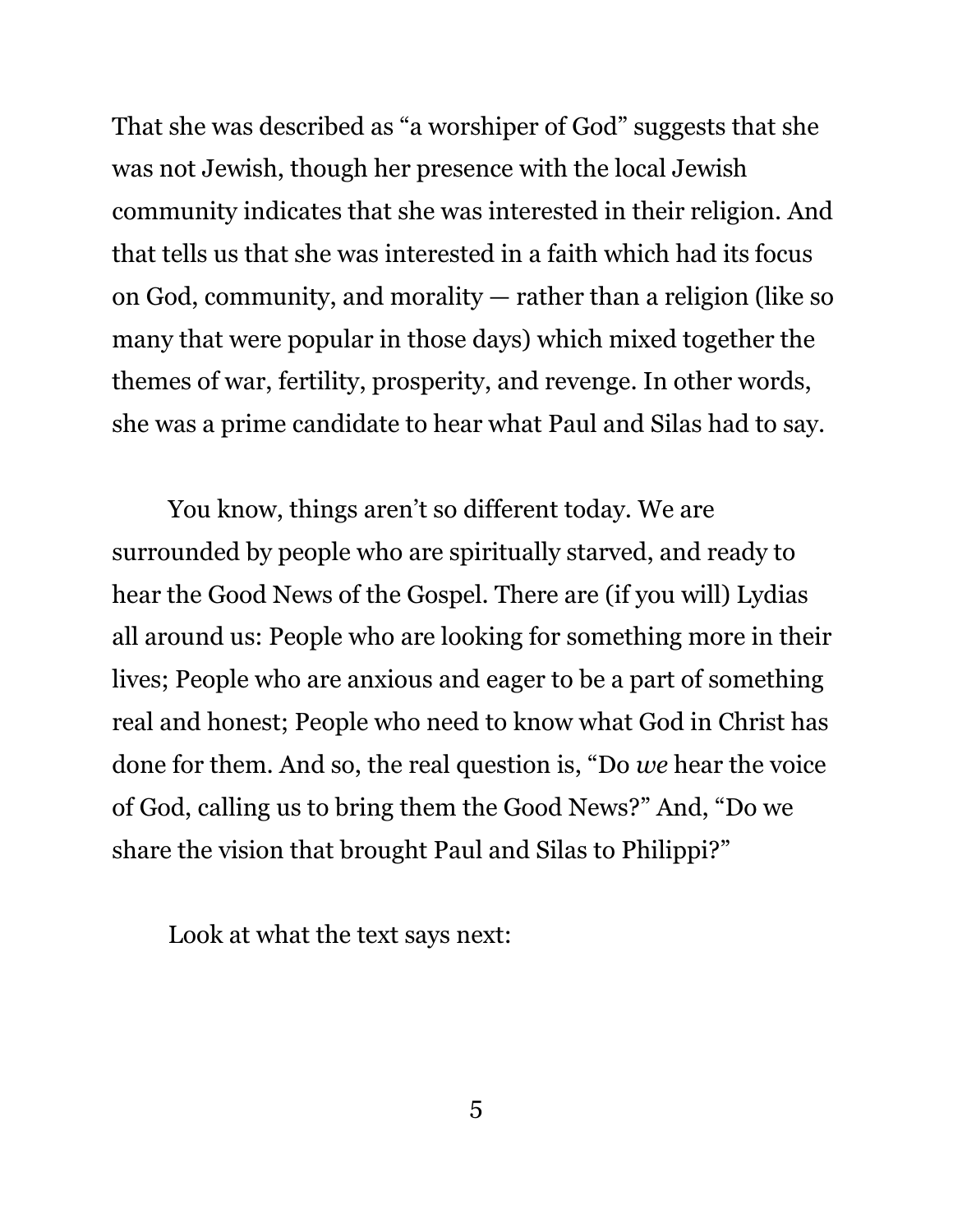"The Lord opened her heart" — that is, Lydia's heart — "to listen."

Too often we forget that it's *God* who brings people to faith; not us. We are simply the voices who — in our conversations with those around us  $-$  who bring the message of God's redeeming love for the world. We're merely the messengers; God does the heavy lifting. However, the role we play is still vitally important.

"And why is that?" you may wonder. Well, a few years ago, Time magazine reported that "word on the street," "buzz," and "word of mouth," are the most powerful marketing tools around. When it comes to choosing brands, consumers say they're influenced by *people*, not by ads. Here are the actual numbers: 56% of those polled reported trying a new product because of the recommendations of family or friends; only 10% because of TV ads, 9% because of newspaper ads, and 6% because of radio ads. In other words, our shared recommendations, our witness, *our conversations*, carry more weight than probably anything else you can think of. And what our reading from Acts reminds us is that we — just like Paul and Silas — that we are called to be "recommenders of Christ" to those around us.

6